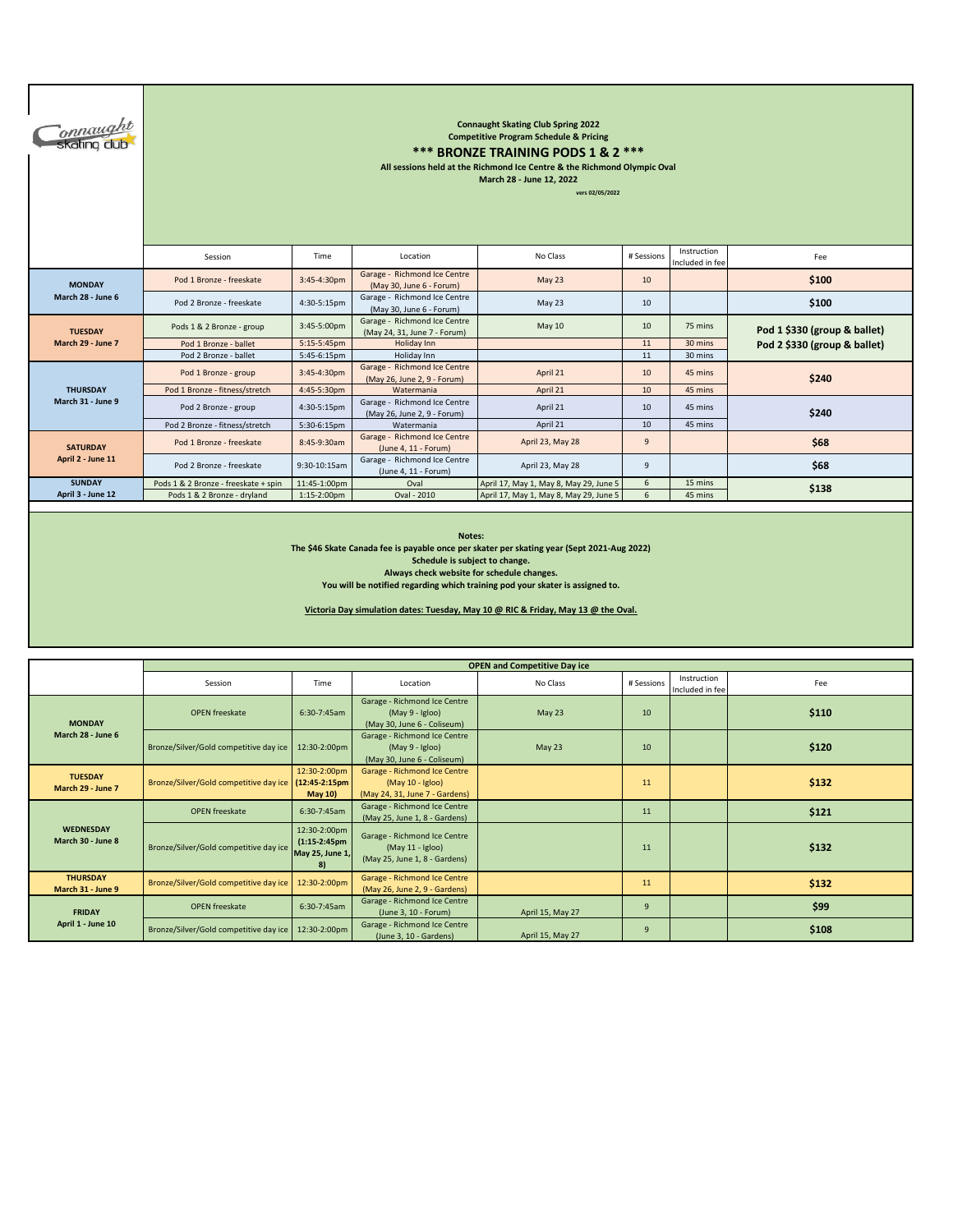| onnaught<br>skating club                                                                                                                                                                                                                                                                                                                                   | <b>Connaught Skating Club Spring 2022</b><br><b>Competitive Program Schedule &amp; Pricing</b><br>*** SILVER TRAINING PODS 1 & 2 ***<br>All sessions held at the Richmond Ice Centre & the Richmond Olympic Oval<br>March 28 - June 12, 2022<br>vers 02/05/2022 |                                                    |                                                                                    |                                                                                          |              |                                |       |  |  |  |  |
|------------------------------------------------------------------------------------------------------------------------------------------------------------------------------------------------------------------------------------------------------------------------------------------------------------------------------------------------------------|-----------------------------------------------------------------------------------------------------------------------------------------------------------------------------------------------------------------------------------------------------------------|----------------------------------------------------|------------------------------------------------------------------------------------|------------------------------------------------------------------------------------------|--------------|--------------------------------|-------|--|--|--|--|
|                                                                                                                                                                                                                                                                                                                                                            | Session                                                                                                                                                                                                                                                         | Time                                               | Location                                                                           | No Class                                                                                 | # Sessions   | Instruction<br>Included in fee | Fee   |  |  |  |  |
|                                                                                                                                                                                                                                                                                                                                                            | Pod 1 Silver - freeskate                                                                                                                                                                                                                                        | 3:45-4:30pm                                        | Igloo - Richmond Ice Centre<br>(May 30, June 6 - Gardens)                          | May 23                                                                                   | 10           |                                | \$150 |  |  |  |  |
| <b>MONDAY</b><br>March 28 - June 6                                                                                                                                                                                                                                                                                                                         | Pod 1 Silver - dryland                                                                                                                                                                                                                                          | 4:45-5:30pm                                        | Holiday Inn                                                                        | <b>May 23</b>                                                                            | 10           | 45 mins                        |       |  |  |  |  |
|                                                                                                                                                                                                                                                                                                                                                            | Pod 2 Silver - freeskate                                                                                                                                                                                                                                        | 4:30-5:15pm                                        | Igloo - Richmond Ice Centre<br>(May 30, June 6 - Gardens)                          | May 23                                                                                   | 10           |                                | \$150 |  |  |  |  |
|                                                                                                                                                                                                                                                                                                                                                            | Pod 2 Silver - dryland                                                                                                                                                                                                                                          | 5:30-6:15pm                                        | Holiday Inn<br>Igloo - Richmond Ice Centre                                         | May 23                                                                                   | 10           | 45 mins                        |       |  |  |  |  |
| <b>TUESDAY</b>                                                                                                                                                                                                                                                                                                                                             | Pod 1 Silver - Group                                                                                                                                                                                                                                            | 4:15-5:00pm                                        | (May 24, 31, June 7 - Gardens)                                                     | <b>May 10</b>                                                                            | 10           | 45 mins                        | \$165 |  |  |  |  |
| March 29 - June 7                                                                                                                                                                                                                                                                                                                                          | Pod 2 Silver - Group                                                                                                                                                                                                                                            | 5:15-6:00pm                                        | Igloo - Richmond Ice Centre<br>(May 24, 31, June 7 - Gardens)                      | <b>May 10</b>                                                                            | 10           | 45 mins                        | \$165 |  |  |  |  |
|                                                                                                                                                                                                                                                                                                                                                            | Pod 1 Silver - harness                                                                                                                                                                                                                                          | 4:45-5:15pm                                        | <b>Oval 1058</b>                                                                   | April 20                                                                                 | 10           | 30 mins                        |       |  |  |  |  |
|                                                                                                                                                                                                                                                                                                                                                            | Pod 1 Silver - freeskate                                                                                                                                                                                                                                        | 5:30-6:15pm                                        | Oval<br><b>Oval 1058</b>                                                           | April 20                                                                                 | 10           |                                | \$175 |  |  |  |  |
| <b>WEDNESDAY</b>                                                                                                                                                                                                                                                                                                                                           | Pod 1 Silver - stretch                                                                                                                                                                                                                                          | 6:30-7:00pm                                        | (March 30 Oval studio 2010)                                                        | April 20                                                                                 | 10           | 30 mins                        |       |  |  |  |  |
| March 30 - June 8                                                                                                                                                                                                                                                                                                                                          | Pod 2 Silver - harness                                                                                                                                                                                                                                          | 5:30-6:00pm                                        | <b>Oval 1058</b>                                                                   | April 20                                                                                 | 10           | 30 mins                        |       |  |  |  |  |
|                                                                                                                                                                                                                                                                                                                                                            | Pod 2 Silver - freeskate                                                                                                                                                                                                                                        | 6:15-7:00pm                                        | Oval<br><b>Oval 1058</b>                                                           | April 20                                                                                 | 10           |                                | \$175 |  |  |  |  |
|                                                                                                                                                                                                                                                                                                                                                            | Pod 2 Silver - stretch                                                                                                                                                                                                                                          | 7:15-7:45pm                                        | (March 30 Oval studio 2010)<br>Garage - Richmond Ice Centre                        | April 20                                                                                 | 10           | 30 mins                        |       |  |  |  |  |
| <b>FRIDAY</b><br>April 1 - June 10                                                                                                                                                                                                                                                                                                                         | Pod 1 Silver - Group                                                                                                                                                                                                                                            | 3:30-4:30pm                                        | (June 3, 10 - Coliseum)                                                            | April 15, April 22, May 27                                                               | $\bf 8$      | 60 mins                        | \$176 |  |  |  |  |
|                                                                                                                                                                                                                                                                                                                                                            | Pod 2 Silver - Group                                                                                                                                                                                                                                            | 4:30-5:30pm                                        | Garage - Richmond Ice Centre<br>(June 3, 10 - Coliseum)                            | April 15, April 22, May 27                                                               | 8            | 60 mins                        | \$176 |  |  |  |  |
| <b>SATURDAY</b>                                                                                                                                                                                                                                                                                                                                            | Pod 1 Silver - freeskate<br>Pod 1 Silver - ballet/dance                                                                                                                                                                                                         | 7:00-8:00am                                        | Oval<br>Oval - 2026                                                                | April 9, April 23, April 30, May 7, May 28                                               | 6<br>$\sf 6$ |                                | \$105 |  |  |  |  |
| April 2 - June 11                                                                                                                                                                                                                                                                                                                                          | Pod 2 Silver - freeskate                                                                                                                                                                                                                                        | 8:15-9:00am<br>8:00-9:00am                         | Oval                                                                               | April 9, April 23, April 30, May 7, May 28<br>April 9, April 23, April 30, May 7, May 28 | 6            | 45 mins                        |       |  |  |  |  |
|                                                                                                                                                                                                                                                                                                                                                            | Pod 2 Silver - ballet/dance                                                                                                                                                                                                                                     | 9:15-10:00am                                       | Oval - 2026                                                                        | April 9, April 23, April 30, May 7, May 28                                               | 6            | 45 mins                        | \$105 |  |  |  |  |
| Notes:<br>The \$46 Skate Canada fee is payable once per skater per skating year (Sept 2021-Aug 2022)<br>Schedule is subject to change.<br>Always check website for schedule changes.<br>You will be notified regarding which training pod your skater is assigned to.<br>Victoria Day simulation dates: Tuesday, May 10 @ RIC & Friday, May 13 @ the Oval. |                                                                                                                                                                                                                                                                 |                                                    |                                                                                    |                                                                                          |              |                                |       |  |  |  |  |
|                                                                                                                                                                                                                                                                                                                                                            |                                                                                                                                                                                                                                                                 |                                                    |                                                                                    | <b>OPEN and Competitive Day ice</b>                                                      |              |                                |       |  |  |  |  |
|                                                                                                                                                                                                                                                                                                                                                            | Session                                                                                                                                                                                                                                                         | Time                                               | Location                                                                           | No Class                                                                                 | # Sessions   | Instruction<br>Included in fee | Fee   |  |  |  |  |
| <b>MONDAY</b>                                                                                                                                                                                                                                                                                                                                              | <b>OPEN</b> freeskate                                                                                                                                                                                                                                           | 6:30-7:45am                                        | Garage - Richmond Ice Centre<br>(May 9 - Igloo)<br>(May 30, June 6 - Coliseum)     | May 23                                                                                   | 10           |                                | \$110 |  |  |  |  |
| March 28 - June 6                                                                                                                                                                                                                                                                                                                                          | Bronze/Silver/Gold competitive day ice                                                                                                                                                                                                                          | 12:30-2:00pm                                       | Garage - Richmond Ice Centre<br>(May 9 - Igloo)<br>(May 30, June 6 - Coliseum)     | May 23                                                                                   | 10           |                                | \$120 |  |  |  |  |
| <b>TUESDAY</b><br>March 29 - June 7                                                                                                                                                                                                                                                                                                                        | Bronze/Silver/Gold competitive day ice                                                                                                                                                                                                                          | 12:30-2:00pm<br>(12:45-2:15pm May 10)              | Garage - Richmond Ice Centre<br>(May 10 - Igloo)<br>(May 24, 31, June 7 - Gardens) |                                                                                          | 11           |                                | \$132 |  |  |  |  |
|                                                                                                                                                                                                                                                                                                                                                            | <b>OPEN</b> freeskate                                                                                                                                                                                                                                           | 6:30-7:45am                                        | Garage - Richmond Ice Centre<br>(May 25, June 1, 8 - Gardens)                      |                                                                                          | 11           |                                | \$121 |  |  |  |  |
| <b>WEDNESDAY</b><br>March 30 - June 8                                                                                                                                                                                                                                                                                                                      | Bronze/Silver/Gold competitive day ice                                                                                                                                                                                                                          | 12:30-2:00pm<br>(1:15-2:45pm May 25,<br>June 1, 8) | Garage - Richmond Ice Centre<br>(May 11 - Igloo)<br>(May 25, June 1, 8 - Gardens)  |                                                                                          | 11           |                                | \$132 |  |  |  |  |
| <b>THURSDAY</b><br>March 31 - June 9                                                                                                                                                                                                                                                                                                                       | Bronze/Silver/Gold competitive day ice                                                                                                                                                                                                                          | 12:30-2:00pm                                       | Garage - Richmond Ice Centre<br>(May 26, June 2, 9 - Gardens)                      |                                                                                          | 11           |                                | \$132 |  |  |  |  |
| <b>FRIDAY</b>                                                                                                                                                                                                                                                                                                                                              | <b>OPEN</b> freeskate                                                                                                                                                                                                                                           | 6:30-7:45am                                        | Garage - Richmond Ice Centre<br>(June 3, 10 - Forum)                               | April 15, May 27                                                                         | 9            |                                | \$99  |  |  |  |  |
| April 1 - June 10                                                                                                                                                                                                                                                                                                                                          | Bronze/Silver/Gold competitive day ice                                                                                                                                                                                                                          | 12:30-2:00pm                                       | Garage - Richmond Ice Centre<br>(June 3, 10 - Gardens)                             | April 15. May 27                                                                         | 9            |                                | \$108 |  |  |  |  |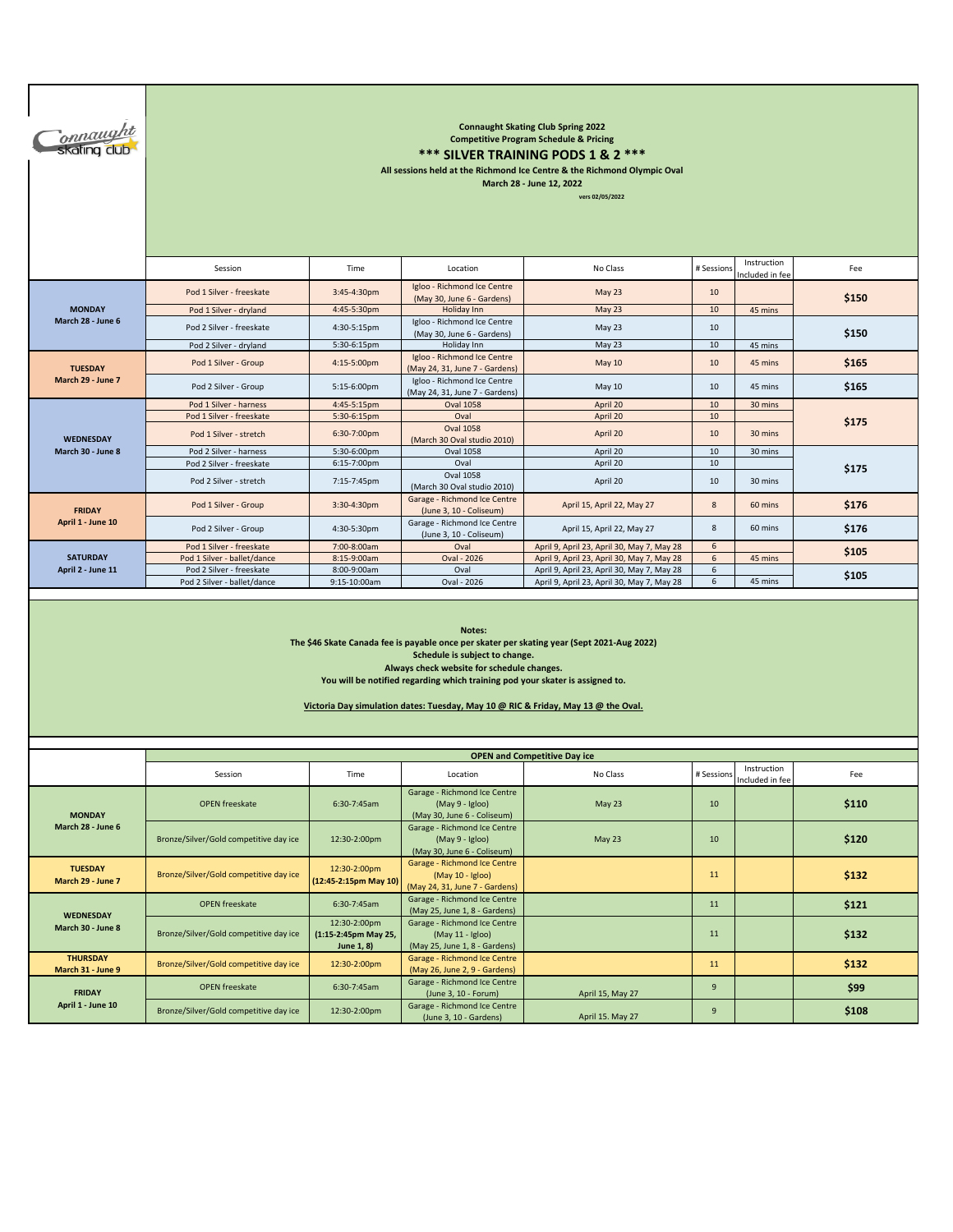| T <sub>onnaught</sub><br>Skating club | <b>Connaught Skating Club Spring 2022</b><br><b>Competitive Program Schedule &amp; Pricing</b><br>*** GOLD TRAINING PODS 1 & 2 ***<br>All sessions held at the Richmond Ice Centre & the Richmond Olympic Oval<br>March 28 - June 12, 2022<br>vers 02/05/2022                                                                                    |                                                                                                                                   |                                                                                    |                                                                                                          |                     |                    |                                                                |  |  |  |
|---------------------------------------|--------------------------------------------------------------------------------------------------------------------------------------------------------------------------------------------------------------------------------------------------------------------------------------------------------------------------------------------------|-----------------------------------------------------------------------------------------------------------------------------------|------------------------------------------------------------------------------------|----------------------------------------------------------------------------------------------------------|---------------------|--------------------|----------------------------------------------------------------|--|--|--|
|                                       | Instruction<br>No Class<br># Sessions<br>Session<br>Time<br>Location<br>Fee<br>ncluded in fee                                                                                                                                                                                                                                                    |                                                                                                                                   |                                                                                    |                                                                                                          |                     |                    |                                                                |  |  |  |
| <b>MONDAY</b><br>March 28 - June 6    | Pods 1 & 2 Gold - Group<br>Pods 1 & 2 Gold - Pilates                                                                                                                                                                                                                                                                                             | 3:30-4:15pm<br>4:30-5:15pm                                                                                                        | Oval<br>Oval - studio 2026                                                         | March 28, May 23<br>March 28, May 23                                                                     | 9<br>$\overline{9}$ | 45 mins<br>45 mins | \$216                                                          |  |  |  |
|                                       | Pod 1 Gold - freeskate                                                                                                                                                                                                                                                                                                                           | 6:00-6:45pm                                                                                                                       | Igloo - Richmond Ice Centre                                                        | <b>May 10</b>                                                                                            | 10                  |                    | \$75                                                           |  |  |  |
| <b>TUESDAY</b><br>March 29 - June 7   | Pod 2 Gold - freeskate                                                                                                                                                                                                                                                                                                                           | 6:45-7:30pm                                                                                                                       | (May 24, 31, June 7 - Gardens)<br>Igloo - Richmond Ice Centre                      | May 10                                                                                                   | 10                  |                    | \$75                                                           |  |  |  |
|                                       | Pods 1 & 2 Gold - Group                                                                                                                                                                                                                                                                                                                          | 4:15-5:00pm                                                                                                                       | (May 24, 31, June 7 - Gardens)<br>Igloo - Richmond Ice Centre                      | April 20                                                                                                 | 10                  | 45 mins            |                                                                |  |  |  |
| WEDNESDAY<br>March 30 - June 8        | Pod 1 Gold - fitness                                                                                                                                                                                                                                                                                                                             | 5:10-5:40pm                                                                                                                       | (May 25, June 1, 8 - Gardens)<br>Holiday Inn                                       | April 20                                                                                                 | $10\,$              | 30 mins            | Pod 1 \$215 (group & fitness)<br>Pod 2 \$215 (group & fitness) |  |  |  |
|                                       | Pod 2 Gold - fitness                                                                                                                                                                                                                                                                                                                             | 5:30-6:00pm                                                                                                                       | Holiday Inn                                                                        | April 20                                                                                                 | 10                  | 30 mins            |                                                                |  |  |  |
| <b>THURSDAY</b>                       | Pod 1 Gold - freeskate                                                                                                                                                                                                                                                                                                                           | 3:30-4:15pm                                                                                                                       | Igloo - Richmond Ice Centre<br>(May 26, June 2, 9 - Coliseum)                      | April 21                                                                                                 | 10                  |                    | \$75                                                           |  |  |  |
| March 31 - June 9                     | Pod 2 Gold - freeskate                                                                                                                                                                                                                                                                                                                           | 4:15-5:00pm                                                                                                                       | Igloo - Richmond Ice Centre<br>(May 26, June 2, 9 - Coliseum)                      | April 21                                                                                                 | 10                  |                    | \$75                                                           |  |  |  |
| <b>FRIDAY</b><br>April 1 - June 10    | Pods 1 & 2 Gold - Group                                                                                                                                                                                                                                                                                                                          | Garage - Richmond Ice Centre<br>$8\phantom{1}$<br>6:45-7:45pm<br>April 15, April 22, May 27<br>60 mins<br>(June 3, 10 - Coliseum) |                                                                                    |                                                                                                          | \$176               |                    |                                                                |  |  |  |
| <b>SATURDAY</b>                       | Pods 1 & 2 Gold - freeskate                                                                                                                                                                                                                                                                                                                      |                                                                                                                                   |                                                                                    |                                                                                                          |                     |                    |                                                                |  |  |  |
| April 2 - June 11                     | Pods 1 & 2 Gold - ballet/dance                                                                                                                                                                                                                                                                                                                   | 9:00-10:00am<br>10:15-11:00am                                                                                                     | Oval<br>Oval - TBA                                                                 | April 9, April 23, April 30, May 7, May 28, June 4<br>April 9, April 23, April 30, May 7, May 28, June 4 | 5<br>5              | 45 mins            | \$88                                                           |  |  |  |
|                                       | The \$46 Skate Canada fee is payable once per skater per skating year (Sept 2021-Aug 2022)<br>Schedule is subject to change.<br>Always check website for schedule changes.<br>You will be notified regarding which training pod your skater is assigned to.<br>Victoria Day simulation dates: Tuesday, May 10 @ RIC & Friday, May 13 @ the Oval. |                                                                                                                                   |                                                                                    |                                                                                                          |                     |                    |                                                                |  |  |  |
|                                       |                                                                                                                                                                                                                                                                                                                                                  |                                                                                                                                   |                                                                                    |                                                                                                          |                     |                    |                                                                |  |  |  |
|                                       |                                                                                                                                                                                                                                                                                                                                                  |                                                                                                                                   |                                                                                    | <b>OPEN and Competitive Day ice</b>                                                                      |                     | Instruction        |                                                                |  |  |  |
|                                       | Session                                                                                                                                                                                                                                                                                                                                          | Time                                                                                                                              | Location                                                                           | No Class                                                                                                 | # Sessions          | Included in fee    | Fee                                                            |  |  |  |
| <b>MONDAY</b>                         | <b>OPEN</b> freeskate                                                                                                                                                                                                                                                                                                                            | 6:30-7:45am                                                                                                                       | Garage - Richmond Ice Centre<br>(May 9 - Igloo)<br>(May 30, June 6 - Coliseum)     | May 23                                                                                                   | 10                  |                    | \$110                                                          |  |  |  |
| March 28 - June 6                     | Bronze/Silver/Gold competitive day ice                                                                                                                                                                                                                                                                                                           | 12:30-2:00pm                                                                                                                      | Garage - Richmond Ice Centre<br>(May 9 - Igloo)<br>(May 30, June 6 - Coliseum)     | May 23                                                                                                   | 10                  |                    | \$120                                                          |  |  |  |
| <b>TUESDAY</b><br>March 29 - June 7   | Bronze/Silver/Gold competitive day ice                                                                                                                                                                                                                                                                                                           | 12:30-2:00pm<br>(12:45-2:15pm<br>May 10)                                                                                          | Garage - Richmond Ice Centre<br>(May 10 - Igloo)<br>(May 24, 31, June 7 - Gardens) |                                                                                                          | 11                  |                    | \$132                                                          |  |  |  |
|                                       | <b>OPEN</b> freeskate                                                                                                                                                                                                                                                                                                                            | 6:30-7:45am                                                                                                                       | Garage - Richmond Ice Centre<br>(May 25, June 1, 8 - Gardens)                      |                                                                                                          | $11\,$              |                    | \$121                                                          |  |  |  |
| <b>WEDNESDAY</b><br>March 30 - June 8 | Bronze/Silver/Gold competitive day ice                                                                                                                                                                                                                                                                                                           | 12:30-2:00pm<br>$(1:15-2:45$ pm<br>May 25, June 1,<br>8)                                                                          | Garage - Richmond Ice Centre<br>(May 11 - Igloo)<br>(May 25, June 1, 8 - Gardens)  |                                                                                                          | 11                  |                    | \$132                                                          |  |  |  |
| <b>THURSDAY</b><br>March 31 - June 9  | Bronze/Silver/Gold competitive day ice                                                                                                                                                                                                                                                                                                           | 12:30-2:00pm                                                                                                                      | Garage - Richmond Ice Centre<br>(May 26, June 2, 9 - Gardens)                      |                                                                                                          | 11                  |                    | \$132                                                          |  |  |  |
| <b>FRIDAY</b>                         | OPEN freeskate                                                                                                                                                                                                                                                                                                                                   | 6:30-7:45am                                                                                                                       | Garage - Richmond Ice Centre<br>(June 3, 10 - Forum)                               | April 15, May 27                                                                                         | $\mathsf g$         |                    | \$99                                                           |  |  |  |
| April 1 - June 10                     | Bronze/Silver/Gold competitive day ice                                                                                                                                                                                                                                                                                                           | 12:30-2:00pm                                                                                                                      | Garage - Richmond Ice Centre<br>(June 3, 10 - Gardens)                             | April 15, May 27                                                                                         | $\boldsymbol{9}$    |                    | \$108                                                          |  |  |  |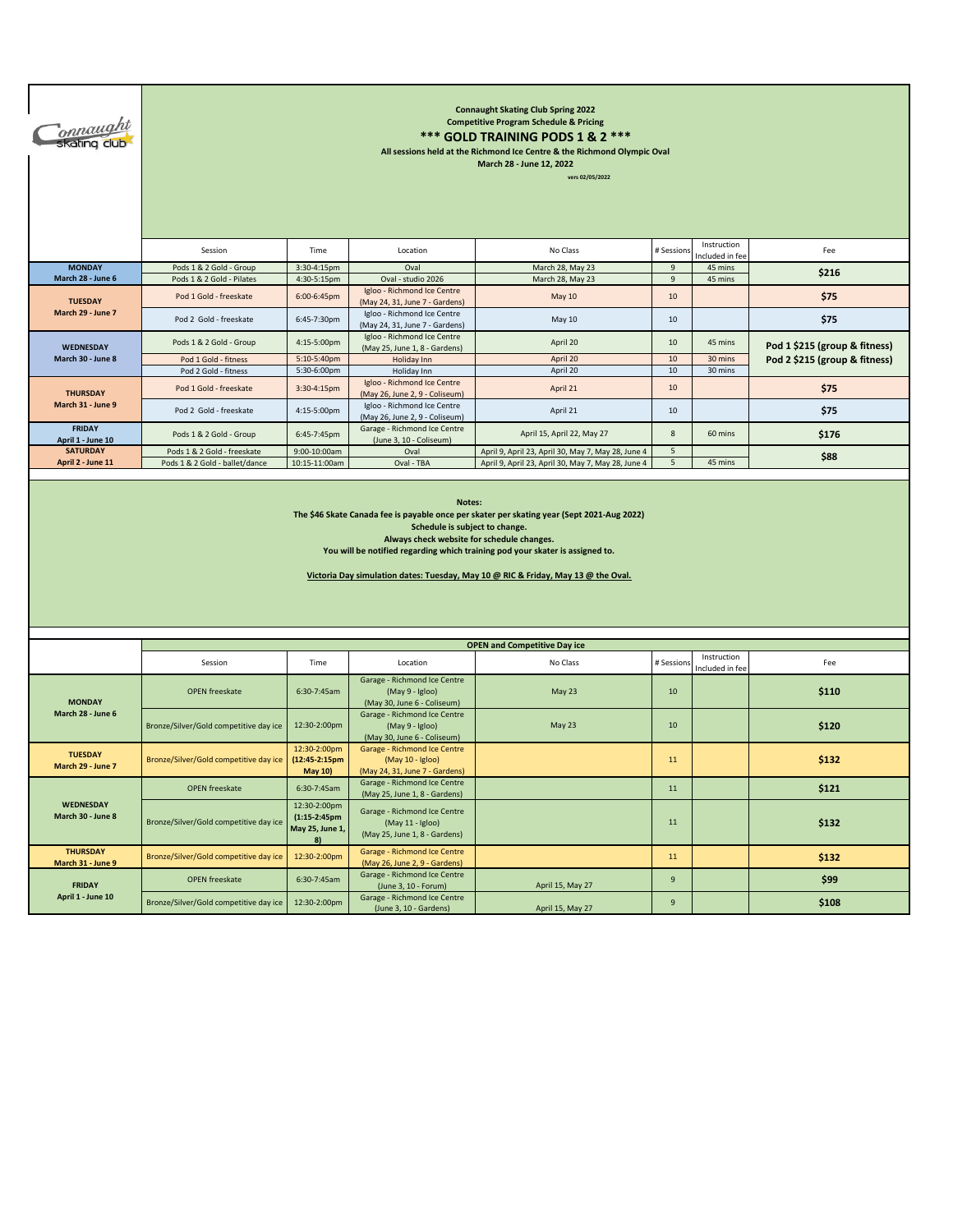| <i>Connaught</i><br>Skating club | <b>Connaught Skating Club Spring 2022</b><br><b>Competitive Program Schedule &amp; Pricing</b><br>*** DIAMOND TRAINING PODS 1 & 2 ***<br>All sessions held at the Richmond Ice Centre & the Richmond Olympic Oval<br>March 28 - June 12, 2022<br>vers 02/05/2022 |                |                                                              |                                                    |                |                                |                               |  |  |  |
|----------------------------------|------------------------------------------------------------------------------------------------------------------------------------------------------------------------------------------------------------------------------------------------------------------|----------------|--------------------------------------------------------------|----------------------------------------------------|----------------|--------------------------------|-------------------------------|--|--|--|
|                                  | Session                                                                                                                                                                                                                                                          | Time           | Location                                                     | No Class                                           | # Sessions     | Instruction<br>Included in fee | Fee                           |  |  |  |
|                                  | Pod 1 Diamond - freeskate                                                                                                                                                                                                                                        | 5:15-6:00pm    | Garage - Richmond Ice Centre<br>(May 30, June 6 - Forum)     | May 23                                             | 10             |                                | \$150                         |  |  |  |
| <b>MONDAY</b>                    | Pod 1 Diamond - Pilates                                                                                                                                                                                                                                          | 6:15-7:00pm    | Holiday Inn                                                  | <b>May 23</b>                                      | 10             | 45 mins                        |                               |  |  |  |
| March 28 - June 6                | Pod 2 Diamond - freeskate                                                                                                                                                                                                                                        | 7:00-7:45pm    | Garage - Richmond Ice Centre<br>(May 30, June 6 - Forum)     | May 23                                             | 10             |                                | \$125                         |  |  |  |
|                                  | Pod 2 Diamond - Pilates                                                                                                                                                                                                                                          | 8:00-8:30pm    | Holiday Inn                                                  | May 23                                             | 10             | 30 mins                        |                               |  |  |  |
| <b>TUESDAY</b>                   | Pods 1/2 Diamond - group                                                                                                                                                                                                                                         | 5:00-6:00pm    | Garage - Richmond Ice Centre<br>(May 24, 31, June 7 - Forum) | May 10                                             | 10             | 60 mins                        | Pod 1 \$275 (group & stretch) |  |  |  |
| March 29 - June 7                | Pod 1 Diamond - stretch                                                                                                                                                                                                                                          | $6:15-6:45$ pm | Holiday Inn                                                  |                                                    | 11             | 30 mins                        | Pod 2 \$275 (group & stretch) |  |  |  |
|                                  | Pod 2 Diamond - stretch                                                                                                                                                                                                                                          | 6:45-7:15pm    | Holiday Inn                                                  |                                                    | 11             | 30 mins                        |                               |  |  |  |
|                                  | Pods 1/2 Diamond - harness                                                                                                                                                                                                                                       | 4:00-4:45pm    | <b>Oval 1058</b>                                             | April 20                                           | 10             | 45 mins                        | \$75                          |  |  |  |
| <b>WEDNESDAY</b>                 | Pod 1 Diamond - freeskate                                                                                                                                                                                                                                        | 6:30-7:15pm    | Garage - Richmond Ice Centre<br>(May 25, June 1, 8 - Forum)  | April 20                                           | 10             |                                | \$125                         |  |  |  |
| March 30 - June 8                | Pod 1 Diamond - fitness                                                                                                                                                                                                                                          | 7:30-8:00pm    | Holiday Inn                                                  | April 20                                           | 10             | 30 mins                        |                               |  |  |  |
|                                  | Pod 2 Diamond - fitness                                                                                                                                                                                                                                          | 6:30-7:00pm    | Holiday Inn                                                  | April 20                                           | 10             | 30 mins                        |                               |  |  |  |
|                                  | Pod 2 Diamond - freeskate                                                                                                                                                                                                                                        | 7:15-8:00pm    | Garage - Richmond Ice Centre<br>(May 25, June 1, 8 - Forum)  | April 20                                           | 10             |                                | \$125                         |  |  |  |
| <b>THURSDAY</b>                  | Pod 1 Diamond - freeskate                                                                                                                                                                                                                                        | $5:15-6:15$ pm | Garage - Richmond Ice Centre<br>(May 26, June 2, 9 - Forum)  | April 21                                           | 10             |                                | \$100                         |  |  |  |
| March 31 - June 9                | Pod 2 Diamond - freeskate                                                                                                                                                                                                                                        | 6:30-7:15pm    | Garage - Richmond Ice Centre<br>(May 26, June 2, 9 - Forum)  | April 21                                           | 10             |                                | \$75                          |  |  |  |
|                                  | Pod 1 Diamond - freeskate + group                                                                                                                                                                                                                                | 6:00-7:00pm    | Oval                                                         | April 15, April 22, May 13, May 27                 | $\overline{7}$ | 15 mins                        |                               |  |  |  |
| <b>FRIDAY</b>                    | Pod 1 Diamond - harness                                                                                                                                                                                                                                          | 7:15-7:45pm    | <b>Oval 1058</b>                                             | April 15, April 22, May 27                         | 8              | 30 mins                        | \$131                         |  |  |  |
|                                  | Pod 2 Diamond - harness                                                                                                                                                                                                                                          | 5:30-6:00pm    | <b>Oval 1058</b>                                             | April 15, April 22, May 27                         | $\bf 8$        | 30 mins                        |                               |  |  |  |
| April 1- June 10                 | Pod 2 Diamond - dryland                                                                                                                                                                                                                                          | 6:00-6:30pm    | Oval - studio 2010                                           | April 15, April 22, May 27                         | 8              | 30 mins                        | \$171                         |  |  |  |
|                                  | Pod 2 Diamond - group + freeskate                                                                                                                                                                                                                                | 6:45-7:45pm    | Oval                                                         | April 15, April 22, May 13, May 27                 | $\overline{7}$ | 15 mins                        |                               |  |  |  |
| <b>SATURDAY</b>                  | Pod 1 Diamond - freeskate                                                                                                                                                                                                                                        | 10:15-11:00am  | Oval                                                         | April 9, April 23, April 30, May 7, May 28, June 4 | 5              |                                | \$38                          |  |  |  |
| April 2 - June 11                | Pod 2 Diamond - freeskate                                                                                                                                                                                                                                        | 1:00-1:45pm    | Oval                                                         | April 9, April 23, April 30, May 7, May 28, June 4 | 5              |                                | \$38                          |  |  |  |

**Notes:**

**The \$46 Skate Canada fee is payable once per skater per skating year (Sept 2021-Aug 2022)**

**Schedule is subject to change.**

**Always check website for schedule changes.**

**You will be notified regarding which training pod your skater is assigned to.**

**Victoria Day simulation dates: Tuesday, May 10 @ RIC & Friday, May 13 @ the Oval.**

|                                      | <b>OPEN and Competitive Day ice</b>               |             |                                                                                |                                     |            |                                |       |  |  |  |
|--------------------------------------|---------------------------------------------------|-------------|--------------------------------------------------------------------------------|-------------------------------------|------------|--------------------------------|-------|--|--|--|
|                                      | Session                                           | Time        | Location                                                                       | No Class                            | # Sessions | Instruction<br>Included in fee | Fee   |  |  |  |
| <b>MONDAY</b><br>March 28 - June 6   | <b>OPEN</b> freeskate                             | 6:30-7:45am | Garage - Richmond Ice Centre<br>(May 9 - Igloo)<br>(May 30, June 6 - Coliseum) | May 23                              | 10         |                                | \$110 |  |  |  |
|                                      | Bronze/Silver/Gold/Diamond<br>competitive day ice | 1:00-2:00pm | Garage - Richmond Ice Centre<br>(May 9 - Igloo)<br>(May 30, June 6 - Coliseum) | May 23                              | 10         |                                | \$100 |  |  |  |
| <b>TUESDAY</b><br>March 29 - June 7  | Diamond competitive day ice                       | 3:00-4:00pm | Oval                                                                           |                                     | 11         |                                | \$110 |  |  |  |
| <b>WEDNESDAY</b>                     | <b>OPEN</b> freeskate                             | 6:30-7:45am | Garage - Richmond Ice Centre<br>(May 25, June 1, 8 - Gardens)                  |                                     | 11         |                                | \$121 |  |  |  |
| March 30 - June 8                    | Diamond competitive day ice                       | 3:00-3:45pm | Oval                                                                           | April 20                            | 10         |                                | \$75  |  |  |  |
| <b>THURSDAY</b><br>March 31 - June 9 | Diamond competitive day ice                       | 3:00-3:45pm | Oval                                                                           | April 21                            | 10         |                                | \$75  |  |  |  |
| <b>FRIDAY</b>                        | <b>OPEN</b> freeskate                             | 6:30-7:45am | Garage - Richmond Ice Centre<br>(June 3, 10 - Forum)                           | April 15, May 27                    | S          |                                | \$99  |  |  |  |
| April 1- June 10                     | Diamond competitive day ice                       | 3:00-3:45pm | Oval                                                                           | April 15, April 22, May 27, June 10 |            |                                | \$53  |  |  |  |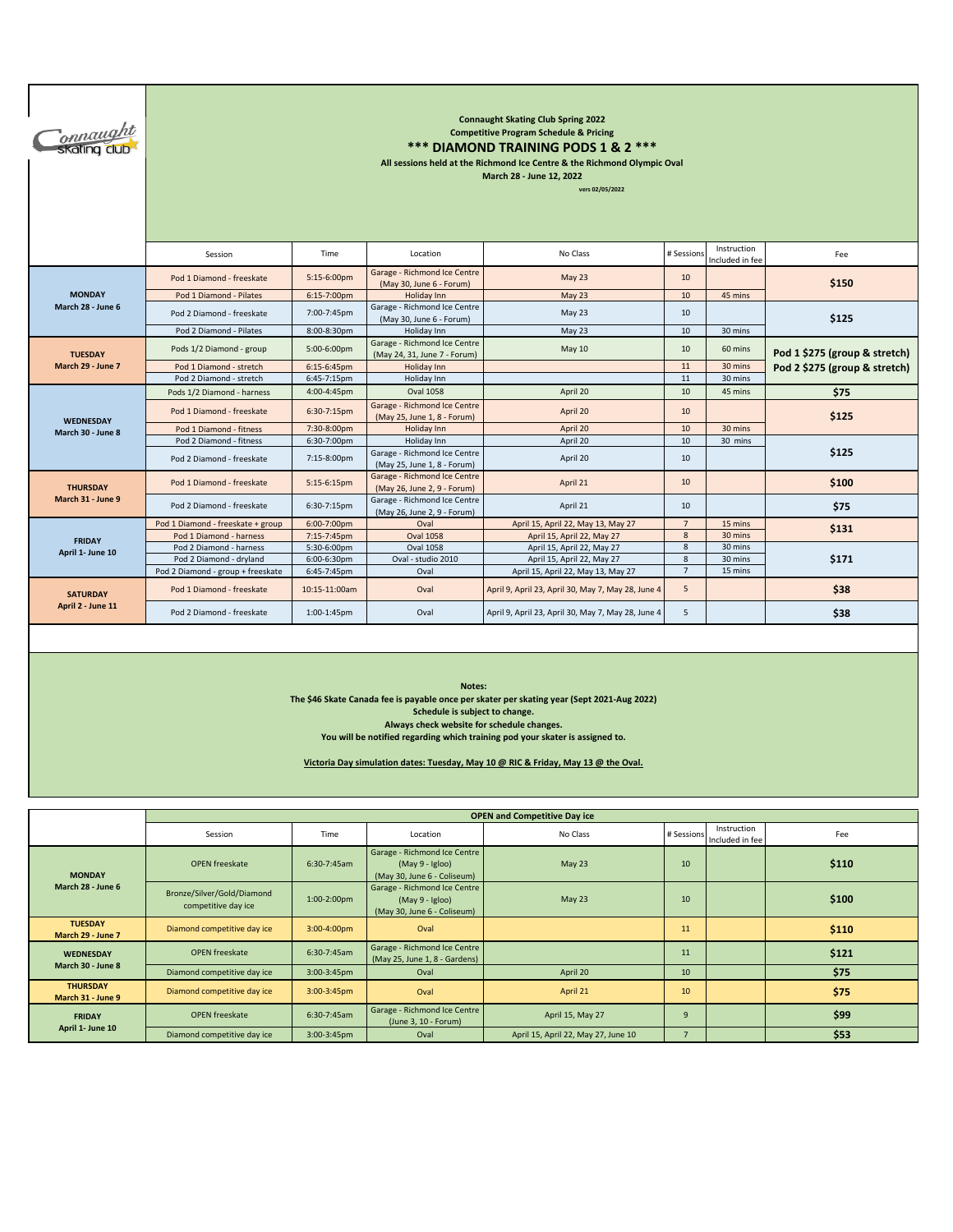| <u>onnaught</u><br>skating club                                                                                                                                                                                                                                                                                                                            | <b>Connaught Skating Club Spring 2022</b><br><b>Competitive Program Schedule &amp; Pricing</b><br>*** TOP FLIGHT TRAINING PODS 1 & 2 ***<br>All sessions held at the Richmond Ice Centre & the Richmond Olympic Oval<br>March 28 - June 12, 2022<br>vers 02/05/2022 |                                                         |                                                                                |                                                                  |                     |                                |                            |  |  |  |  |
|------------------------------------------------------------------------------------------------------------------------------------------------------------------------------------------------------------------------------------------------------------------------------------------------------------------------------------------------------------|---------------------------------------------------------------------------------------------------------------------------------------------------------------------------------------------------------------------------------------------------------------------|---------------------------------------------------------|--------------------------------------------------------------------------------|------------------------------------------------------------------|---------------------|--------------------------------|----------------------------|--|--|--|--|
|                                                                                                                                                                                                                                                                                                                                                            | Instruction<br>No Class<br>Time<br>Location<br># Session<br>Session<br>Fee<br>ncluded in fee                                                                                                                                                                        |                                                         |                                                                                |                                                                  |                     |                                |                            |  |  |  |  |
|                                                                                                                                                                                                                                                                                                                                                            | Pod 1 Top Flight - harness<br>Pod 1 Top Flight - freeskate                                                                                                                                                                                                          | 3:30-4:00pm<br>4:15:500pm                               | <b>Oval 1058</b><br>Oval                                                       | May 23<br>March 28, May 23                                       | 10<br>$9\,$         | 30 mins                        | \$185                      |  |  |  |  |
| <b>MONDAY</b>                                                                                                                                                                                                                                                                                                                                              | Pod 1 Top Flight - Pilates                                                                                                                                                                                                                                          | 5:15-6:00pm                                             | Oval - studio 2026                                                             | March 28, May 23                                                 | $\mathsf g$         | 45 mins                        |                            |  |  |  |  |
| March 28 - June 6                                                                                                                                                                                                                                                                                                                                          | Pod 2 Top Flight - freeskate                                                                                                                                                                                                                                        | 6:15-7:00pm                                             | Garage - Richmond Ice Centre<br>(May 30, June 6 - Forum)                       | May 23                                                           | $10\,$              |                                | \$125                      |  |  |  |  |
|                                                                                                                                                                                                                                                                                                                                                            | Pod 2 Top Flight - Pilates                                                                                                                                                                                                                                          | 7:15-7:45pm                                             | Holiday Inn                                                                    | May 23                                                           | $10\,$              | 30 mins                        |                            |  |  |  |  |
|                                                                                                                                                                                                                                                                                                                                                            | Pods 1/2 Top Flight - ballet/dance                                                                                                                                                                                                                                  | $3:15-4:15pm$                                           | Oval - studio 2010                                                             |                                                                  | 11                  | 60 mins                        | \$110                      |  |  |  |  |
| <b>TUESDAY</b>                                                                                                                                                                                                                                                                                                                                             | Pod 1 Top Flight - freeskate                                                                                                                                                                                                                                        | 6:15-7:00pm                                             | Garage - Richmond Ice Centre<br>(May 24, 31, June 7 - Forum)                   | <b>May 10</b>                                                    | 10                  |                                | Pod 1 \$130 (6:15-7:15pm)  |  |  |  |  |
| March 29 - June 7                                                                                                                                                                                                                                                                                                                                          | Pods 1/2 Top Flight - group                                                                                                                                                                                                                                         | 7:00-7:15pm                                             | Garage - Richmond Ice Centre<br>(May 24, 31, June 7 - Forum)                   | May 10                                                           | $10\,$              | 15 mins                        | Pod 2 \$130 (7:00-8:00pm)  |  |  |  |  |
|                                                                                                                                                                                                                                                                                                                                                            | Pod 2 Top Flight - freeskate                                                                                                                                                                                                                                        | 7:15-8:00pm                                             | Garage - Richmond Ice Centre<br>(May 24, 31, June 7 - Forum)                   | May 10                                                           | 10                  |                                |                            |  |  |  |  |
|                                                                                                                                                                                                                                                                                                                                                            | Pod 1 Top Flight - harness                                                                                                                                                                                                                                          | 3:15-3:45pm                                             | <b>Oval 1058</b>                                                               | April 20                                                         | $10$                | 30 mins                        |                            |  |  |  |  |
| <b>WEDNESDAY</b><br>March 30 - June 8                                                                                                                                                                                                                                                                                                                      | Pod 1 Top Flight - freeskate<br>Pod 1 Top Flight - stretch                                                                                                                                                                                                          | 4:00-4:45pm<br>5:00-5:45pm<br>March 30 5:00-<br>5:30pm) | Oval<br><b>Oval 1058</b><br>(March 30 Oval - studio 2026)                      | April 20<br>April 20                                             | 10<br>10            | 45 mins                        | \$198                      |  |  |  |  |
|                                                                                                                                                                                                                                                                                                                                                            | Pod 2 Top Flight - freeskate                                                                                                                                                                                                                                        | 4:45-5:30pm                                             | Oval                                                                           | April 20                                                         | 10                  |                                |                            |  |  |  |  |
|                                                                                                                                                                                                                                                                                                                                                            | Pod 2 Top Flight - stretch                                                                                                                                                                                                                                          | 5:45-6:30pm                                             | <b>Oval 1058</b><br>(March 30 Oval - studio 2010)                              | April 20                                                         | 10                  | 45 mins                        | \$150                      |  |  |  |  |
| <b>THURSDAY</b>                                                                                                                                                                                                                                                                                                                                            | Pod 1 Top Flight - freeskate                                                                                                                                                                                                                                        | 5:00-5:45pm                                             | Igloo - Richmond Ice Centre<br>(May 26, June 2, 9 - Coliseum)                  | April 21                                                         | 10                  |                                | \$75                       |  |  |  |  |
| March 31 - June 9                                                                                                                                                                                                                                                                                                                                          | Pod 2 Top Flight - freeskate                                                                                                                                                                                                                                        | 7:15-8:00pm                                             | Garage - Richmond Ice Centre<br>(May 26, June 2, 9 - Forum)                    | April 21                                                         | 10                  |                                | \$75                       |  |  |  |  |
|                                                                                                                                                                                                                                                                                                                                                            | Pod 1 Top Flight - freeskate + spin                                                                                                                                                                                                                                 | 4:00-5:00pm                                             | Oval                                                                           | April 15, April 22, May 13, May 27                               | $\overline{7}$      | 15 mins                        | \$131                      |  |  |  |  |
| <b>FRIDAY</b>                                                                                                                                                                                                                                                                                                                                              | Pod 1 Top Flight - dryland                                                                                                                                                                                                                                          | 5:15-5:45pm                                             | Oval - studio 2010                                                             | April 15, April 22, May 27                                       | 8                   | 30 mins                        |                            |  |  |  |  |
| April 1 - June 10                                                                                                                                                                                                                                                                                                                                          | Pod 2 Top Flight - dryland                                                                                                                                                                                                                                          | 4:00-4:30pm                                             | Oval - studio 2010                                                             | April 15, April 22, May 27                                       | 8<br>$\overline{7}$ | 30 mins<br>15 mins             |                            |  |  |  |  |
|                                                                                                                                                                                                                                                                                                                                                            | Pod 2 Top Flight - spin + freeskate<br>Pod 2 Top Flight - harness                                                                                                                                                                                                   | 4:45-5:45pm<br>6:00-6:30pm                              | Oval<br><b>Oval 1058</b>                                                       | April 15, April 22, May 13, May 27<br>April 15, April 22, May 27 | $\overline{8}$      | 30 mins                        | \$171                      |  |  |  |  |
|                                                                                                                                                                                                                                                                                                                                                            | Pod 2 Top Flight - freeskate                                                                                                                                                                                                                                        | 11:00-11:45am                                           | Oval                                                                           | April 9, April 23, April 30, May 7, May 28, June 4               | 5                   |                                |                            |  |  |  |  |
| <b>SATURDAY</b>                                                                                                                                                                                                                                                                                                                                            | Pods 1/2 Top Flight - group                                                                                                                                                                                                                                         | 11:45-12:15pm                                           | Oval                                                                           | April 9, April 23, April 30, May 7, May 28, June 4               | 5                   | 30 mins                        | Pod 2 \$93 (11:00-12:15pm) |  |  |  |  |
| April 2 - June 11                                                                                                                                                                                                                                                                                                                                          | Pod 1 Top Flight - freeskate                                                                                                                                                                                                                                        | 12:15-1:00pm                                            | Oval                                                                           | April 9, April 23, April 30, May 7, May 28, June 4               | 5                   |                                | Pod 1 \$93 (11:45-1:00pm)  |  |  |  |  |
| Notes:<br>The \$46 Skate Canada fee is payable once per skater per skating year (Sept 2021-Aug 2022)<br>Schedule is subject to change.<br>Always check website for schedule changes.<br>You will be notified regarding which training pod your skater is assigned to.<br>Victoria Day simulation dates: Tuesday, May 10 @ RIC & Friday, May 13 @ the Oval. |                                                                                                                                                                                                                                                                     |                                                         |                                                                                |                                                                  |                     |                                |                            |  |  |  |  |
|                                                                                                                                                                                                                                                                                                                                                            |                                                                                                                                                                                                                                                                     |                                                         |                                                                                | <b>OPEN and Competitive Day ice</b>                              |                     |                                |                            |  |  |  |  |
|                                                                                                                                                                                                                                                                                                                                                            | Session                                                                                                                                                                                                                                                             | Time                                                    | Location                                                                       | No Class                                                         | # Session:          | Instruction<br>Included in fee | Fee                        |  |  |  |  |
| <b>MONDAY</b><br>March 28 - June 6                                                                                                                                                                                                                                                                                                                         | <b>OPEN</b> freeskate                                                                                                                                                                                                                                               | 6:30-7:45am                                             | Garage - Richmond Ice Centre<br>(May 9 - Igloo)<br>(May 30, June 6 - Coliseum) | May 23                                                           | 10                  |                                | \$110                      |  |  |  |  |
|                                                                                                                                                                                                                                                                                                                                                            | Top Flight competitive day ice + Group                                                                                                                                                                                                                              | 1:30-3:15pm                                             | Oval                                                                           | May 23                                                           | 10                  | 15 mins                        | \$175                      |  |  |  |  |
| <b>TUESDAY</b><br>March 29 - June 7                                                                                                                                                                                                                                                                                                                        | Top Flight competitive day ice                                                                                                                                                                                                                                      | 1:30-3:00pm                                             | Oval                                                                           |                                                                  | 11                  |                                | \$132                      |  |  |  |  |

datage memberial eccement **11 \$121 \$121** 

Top Flight competitive day ice 1:30-3:00pm Oval April 20 10 **\$120**

Top Flight competitive day ice 1:30-3:00pm Oval April 21 10 **\$120** OPEN freeskate 6:30-7:45am Garage - Richmond Ice Centre April 15, May 27 9 9 3999<br>(June 3, 10 - Forum) Top Flight competitive day ice 1:30-3:00pm Oval April 15, April 22, May 27, June 10 7 **\$84** 

OPEN freeskate 6:30-7:45am Garage - Richmond Ice Centre

**THURSDAY March 31 - June 9**

**FRIDAY April 1- June 10**

**WEDNESDAY March 30 - June 8**